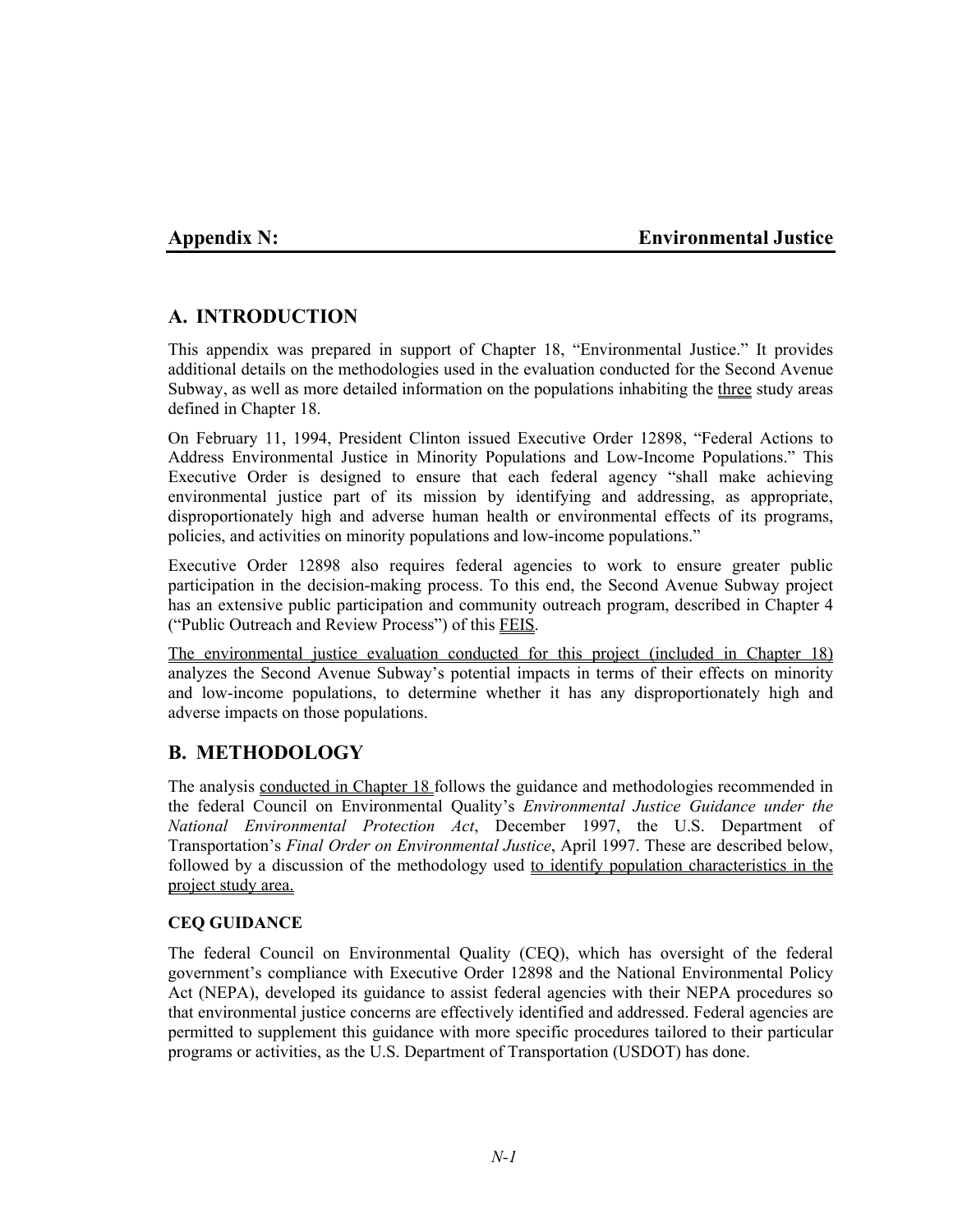The CEQ's document provides guidance on consideration of Environmental Justice in each phase of NEPA (i.e., scoping, analysis of impacts, issuance of a Record of Decision). During the NEPA evaluation of impact, the guidance document sets forth the following steps:

- Collect demographic information on the population in the area that may be affected by the project, using the U.S. Census.
- In determining the area for data collection—i.e., the area where the population may be affected by the project—recognize that impacts within minority populations, low-income populations, or Native American tribes may be different from impacts on the general population due to a community's distinct cultural practices (for example, a particular population may be dependent on subsistence fishing, where the larger population is not). Where a proposed action would not cause any adverse environmental impacts, and therefore would not cause any disproportionately high and adverse human health or environmental effects, no specific demographic analysis may be warranted.
- Low-income population in an affected area should be identified with the statistical poverty thresholds from the Bureau of the Census's Current Population Reports. Low-income populations can include a group of individuals living in close proximity to each other or a set of different individuals that experience common conditions of environmental exposure or effect.
- Minority population consists of individuals who are members of the following population groups: Native American or Alaskan Native, Asian or Pacific Islander, Black and not of Hispanic origin, and Hispanic. Minority populations can include a group of individuals living in close proximity to each other or a set of different individuals that experience common conditions of environmental exposure or effect. Minority populations should be identified where either 1) the minority population of the affected area exceeds 50 percent; or 2) the minority population percentage of the affected area is meaningfully greater than the minority population percentage in the general population or other appropriate unit of geographic analysis. The selection of the appropriate unit of geographic analysis may be a governing body's jurisdiction, a neighborhood, a census tract, or other similar unit that is to be chosen so as to not artificially dilute or inflate the affected minority population. A minority population also exists if there is more than one minority group present and the minority percentage, as calculated by aggregating all minority persons, meets one of the above-stated thresholds.
- When determining whether human health effects are disproportionately high and adverse, agencies are to consider the following three factors, to the extent practicable:
	- 1) Whether the health effects (measured in risks and rates) are significant or above generally accepted norms;
	- 2) Whether the risk or rate of hazard exposure by a minority population, low-income population, or Native American tribe to an environmental hazard is significant and appreciably exceeds or is likely to appreciably exceed the risk or rate to the general population or other appropriate comparison group; and
	- 3) Whether health effects occur in a minority population, low-income population, or Native American tribe affected by cumulative or multiple adverse exposures from environmental hazards.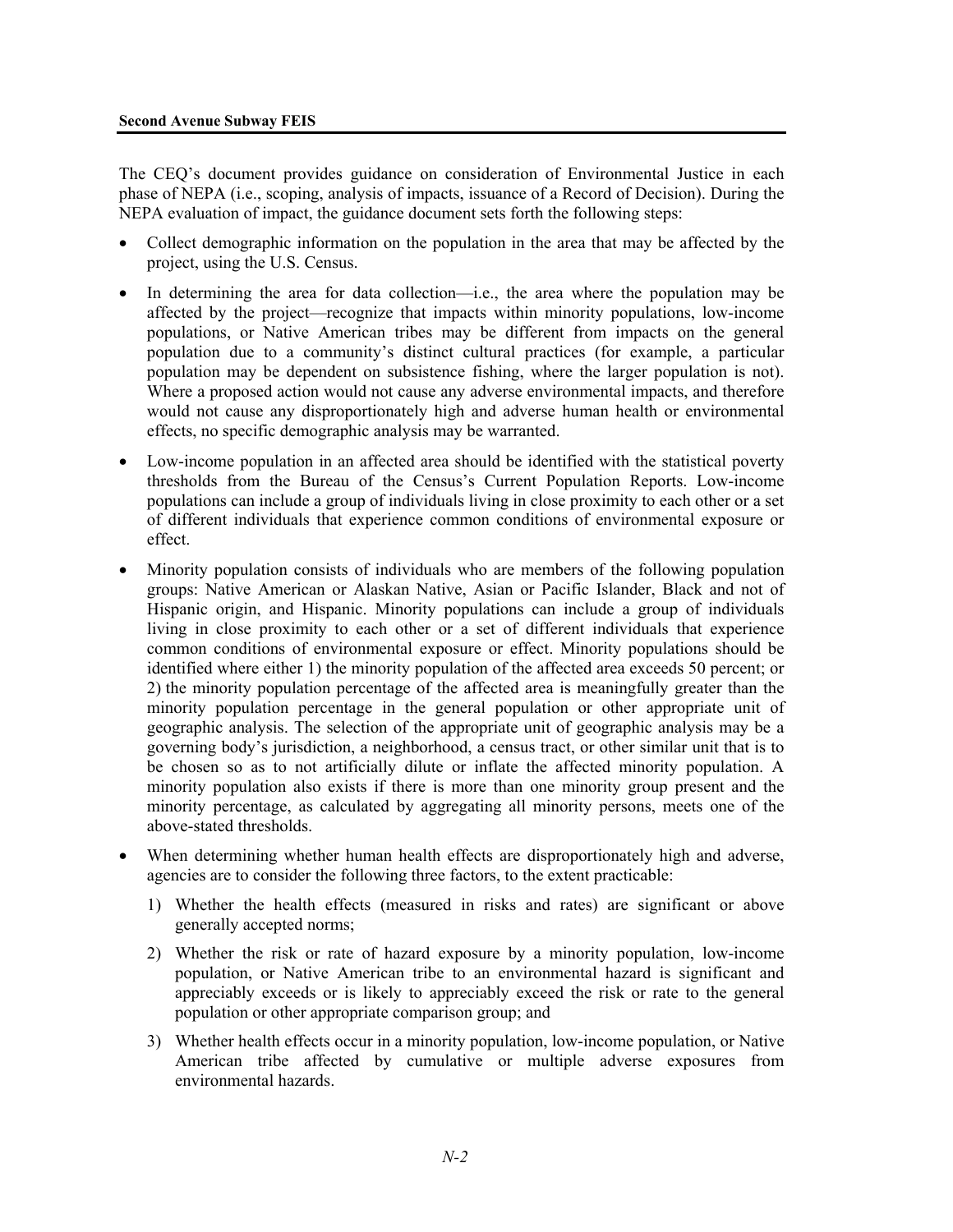- When determining whether environmental effects are disproportionately high and adverse, agencies are to consider the following three factors, to the extent practicable:
	- 1) Whether there would be an impact on the natural or physical environment that significantly and adversely affects a minority population, low-income population, or Native American tribe;
	- 2) Whether environmental effects are significant and are or may be having an adverse impact on minority populations, low-income populations, or Native American tribes that appreciably exceeds or is likely to appreciably exceed those on the general population or other appropriate comparison group; and
	- 3) Whether the environmental effects would occur in a minority population, low-income population, or Native American tribe affected by cumulative or multiple adverse exposures from environmental hazards.
- When a potential disproportionately high and adverse human health or environmental effect on a low-income population, minority population, or Native American tribe has been identified, agencies should analyze how environmental and health effects are distributed within the affected community.
- Any disproportionately high and adverse effects on such populations should be one of the factors the federal agency considers in making its finding on the project and issuing a Record of Decision.

### **USDOT'S FINAL ORDER ON ENVIRONMENTAL JUSTICE**

The USDOT's Final Order on Environmental Justice establishes the procedures for the USDOT to use in complying with Executive Order 12898. The order applies to all of USDOT's operating administrations, including the Federal Transit Administration (FTA). The order sets forth USDOT's policies related to Environmental Justice. As set forth in the order, FTA must take the following steps:

- Determine whether programs, policies, and activities for which FTA is responsible will have an adverse impact on minority and low-income populations and whether that adverse impact will be disproportionately high. For this analysis, the following guidance is provided:
	- Low-income means a person whose median household income is at or below the Department of Health and Human Services' poverty guidelines. Minority means a person who is Black, Hispanic, Asian American, or Native American and Alaskan Native.
	- Adverse effects include the totality of significant individual and cumulative human health or environmental effects.
	- Disproportionately high and adverse effects on minority and low-income populations are adverse effects that are predominantly borne by a minority population and/or lowincome population or will be suffered by the minority and/or low-income population and are appreciably more severe or greater in magnitude than the adverse effects that will be suffered by the non-minority or non-low-income population.
	- In making determinations regarding disproportionately high and adverse effects on minority and low-income populations, mitigation and enhancement measures that will be taken and all offsetting benefits to the affected minority and low-income populations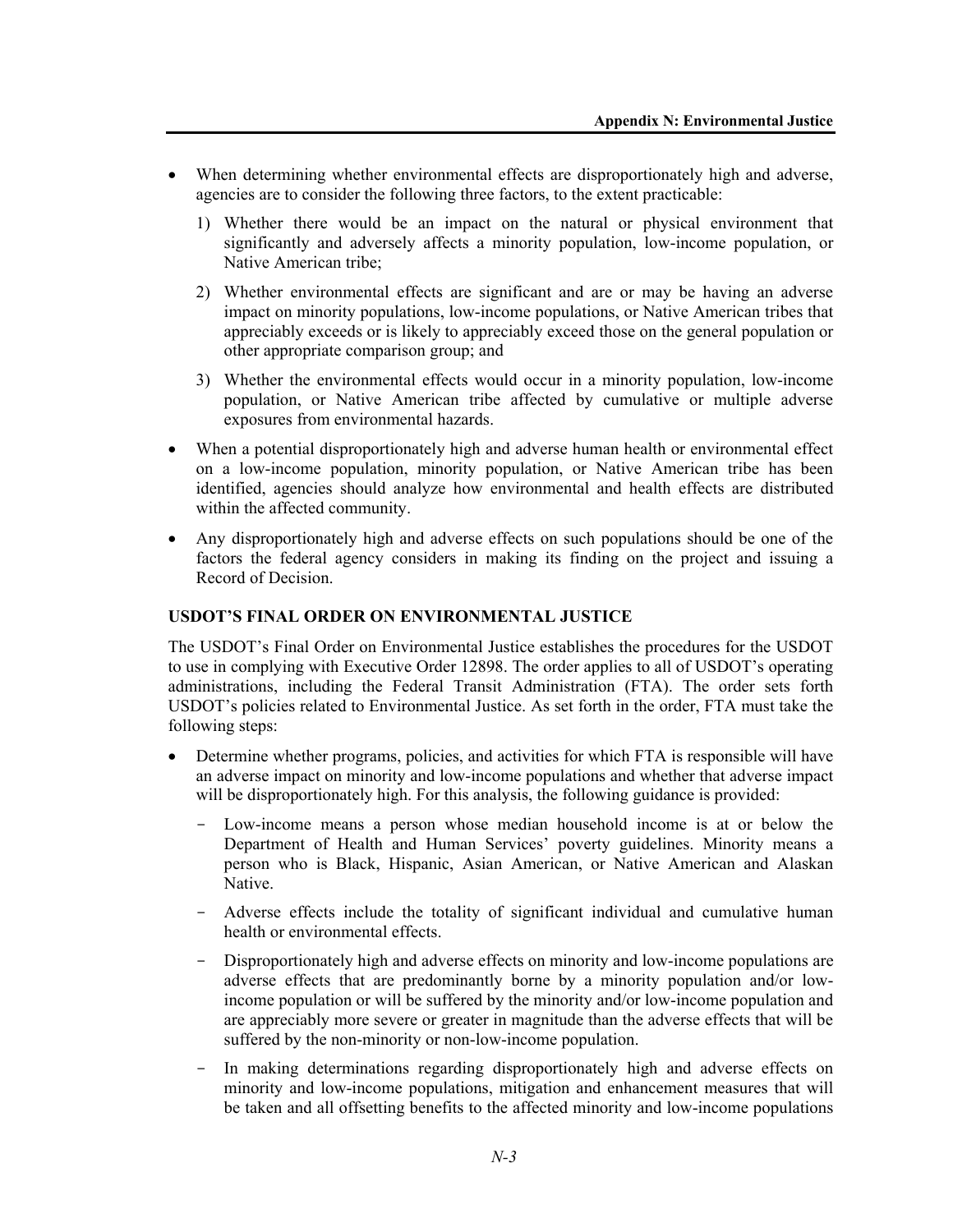may be taken into account, as well as the design, comparative impacts, and relevant number of similar existing system elements in non-minority and non-low-income areas.

- FTA must ensure that any programs, policies, or activities that will have a disproportionately high and adverse effect on minority populations or low-income populations will only be carried out if:
	- 1) Further mitigation measures or alternatives that would avoid or reduce the disproportionately high and adverse effect are not practicable. In determining whether a mitigation measure or an alternative is practicable, the social, economic (including costs), and environmental effects of avoiding or mitigating the adverse effects will be taken into account.
	- 2) A substantial need for the program, policy, or activity exists, based on the overall public interest, and alternatives that would have less adverse effects on protected populations that would still satisfy that need would either have other adverse social, economic, environmental, or human health impacts that are more severe, or would involve increased costs of extraordinary magnitude.

#### **METHODOLOGY USED FOR THIS ASSESSMENT: COMPILING POPULATION CHARACTERISTICS FOR STUDY AREAS AND IDENTIFYING POPULATIONS OF CONCERN FOR ENVIRONMENTAL JUSTICE**

The process used to assess environmental justice for the Second Avenue Subway was based on the guidance documents described above. It consisted of four steps:

- 1) Identify Study Areas;
- 2) Compile Population Characteristics and Identify Locations with Populations of Concern for Environmental Justice;
- 3) Identify Adverse Effects on Populations of Concern; and
- 4) Evaluate Project's Overall Effects.

The detailed methodology used for Step 2—compiling population characteristics and identifying populations of concern—is described below. Please see Chapter 18 for a discussion of Steps 1, 3, and 4 and for the environmental justice analysis.

To compile population and income characteristics in the study areas and identify any populations of concern for environmental justice, data from the U.S. Census of Population and Housing were used.

For each of the study areas, population characteristics were compiled from the 2000 *U.S. Census of Population and Housing* using the same definitions of population characteristics as those of the U.S. Census Bureau. The following information was collected for each census tract in the study areas, and then aggregated for the two study areas.

For any census tracts that fall only partially within the ½-mile study area boundaries, in considering the number of residents who are located within the study area, the total population in those tracts was adjusted proportionally. Census tracts that are located at least 75 percent within the study area were fully included in the study area, while census tracts that fall less than 25 percent within the study area were not included. Population for the remaining census tracts tracts where 25 to 74 percent of the tract falls within the  $\frac{1}{2}$  mile study area—was included proportionally. For example, if 63 percent of the area of a given census tract is located in the study area, then 63 percent of its population was included. This adjustment allowed an estimate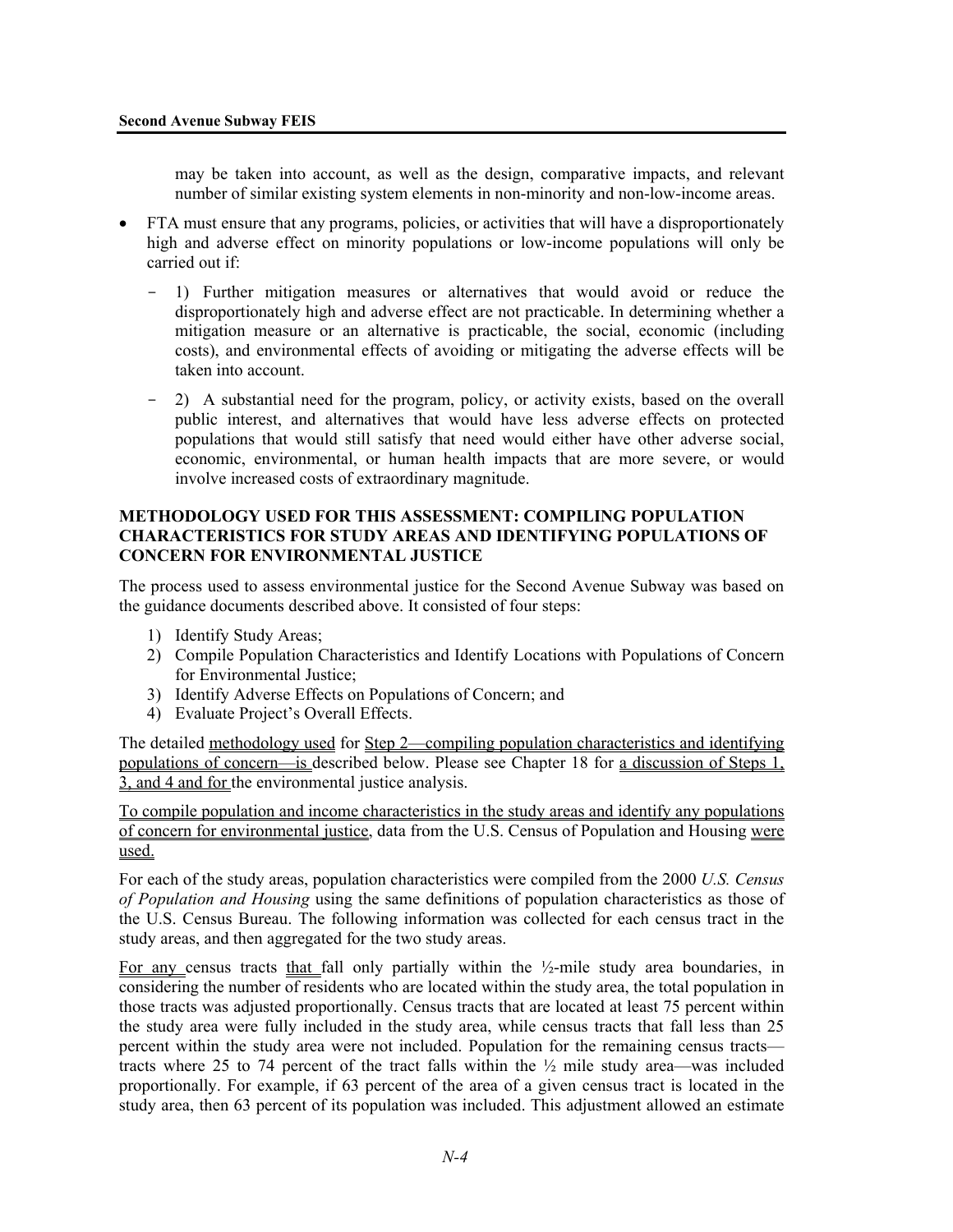of the total number of residents and households within the study area, but did not affect the consideration of population characteristics for each census tract, since the percent of the population that is low-income or minority was not affected. There was one exception to this practice: Census Tract 317.01, a very large census tract in Lower Manhattan that includes all of Battery Park City was included proportionally within the study areas, although less than 25 percent of the tract falls within the study area boundaries. This tract is much larger than other Manhattan study areas, so that even a small portion of the tract houses a large population. Adding this tract proportionally allowed that population to be included.

In addition to the individual census tract information, the census data for the Second Avenue corridor study area was organized in six neighborhood zones, roughly corresponding to the neighborhood zones presented in Chapter 6, "Social and Economic Conditions." A few minor adjustments to study area boundaries were made to avoid splitting census tracts between neighborhood zones: the southern boundary of the East Midtown neighborhood zone is located on 34th Street east of Third Avenue, and on 35th Street west of Third Avenue, and the southern boundary of the Gramercy Park/Union Square neighborhood zone is located mostly on 9th Street. Further, the western boundaries of both the East Harlem and East Village/Lower East Side/Chinatown zones were extended slightly to incorporate census tracts that fell predominantly within the  $\frac{1}{2}$ -mile radius.

Population characteristics were compiled from the 2000 *U.S. Census of Population and Housing*. The definitions used in the analysis of population characteristics are those of the U.S. Census Bureau. These include the following:

- *Data on racial characteristics:* The population in the Second Avenue study area was characterized using the following racial categories provided in the 2000 Census: White, Black, Asian, and "Other." "Other" includes residents of American Indian, Alaska Native, Native Hawaiian and Other Pacific Islander descent, as well as those respondents who did not identify with any listed racial groups (White, Black, Asian), or who indicated that they are of more than one race defined by the census. Respondents providing write-in entries such as multiracial, mixed, interracial, or a Hispanic/Latino group (for example, Mexican, Puerto Rican, or Cuban) in the "Some other race" write-in space were also included in this category in the Census.
- *Data on ethnic characteristics:* In addition to racial characteristics, the 2000 Census also includes information on Hispanic origin, which is considered to be an ethnic rather than racial characteristic. According to the Census Bureau, "Origin can be viewed as the heritage, nationality group, lineage, or country of birth of the person or the person's parents or ancestors before their arrival in the United States. People who identify their origin as Spanish, Hispanic, or Latino may be of any race." The U.S. Census Bureau defines persons of Hispanic origin as those respondents who classified themselves in one of the specific Hispanic origin categories in the census questionnaire, such as "Mexican," "Cuban" or "Puerto Rican," as well as those who indicated that they were of "Other Spanish/Hispanic/ Latino" origin. These respondents include those whose origins are from Spain, the Spanishspeaking countries of Central and South American or the Dominican Republic, or who are persons of Hispanic origin who identify themselves generally as Spanish, Spanish-American, Hispanic or Latino.
- *Total percentage of minority population:* Because Hispanic residents may be of any race, people who characterized themselves as White, Black, Asian, and Other in the 2000 Census may be Hispanic as well. To adjust for the double-counting that therefore occurs and